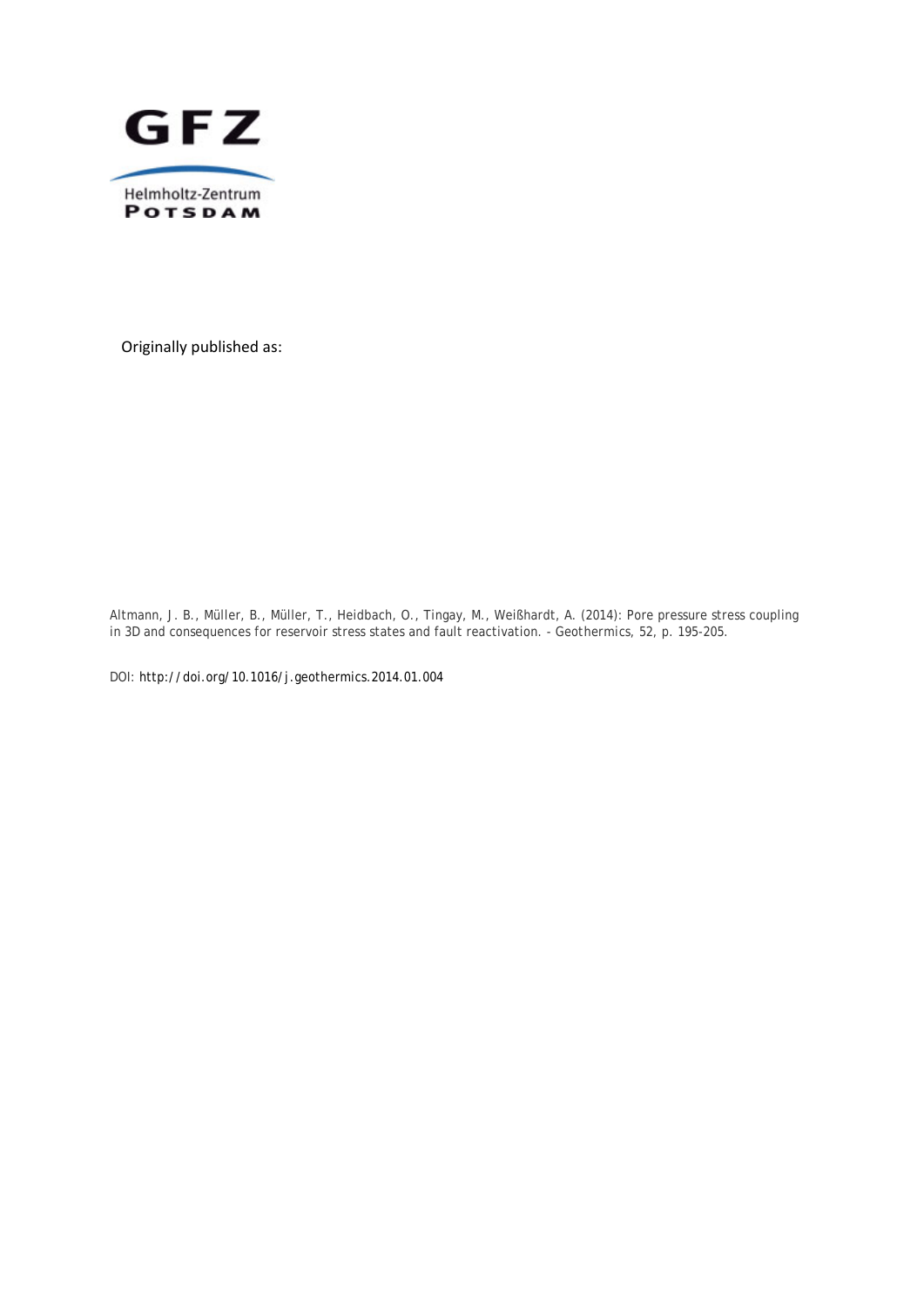# **Pore pressure stress coupling in 3D and consequences for reservoir stress states and fault reactivation**

J.B. Altmann<sup>a</sup>, B.I.R. Müller<sup>b</sup>, T.M. Müller<sup>c</sup>, O. Heidbach<sup>a,∗</sup>, M.R.P. Tingay<sup>d</sup>, A. Weißhardt<sup>e</sup>

*<sup>a</sup> Helmholtz Centre Potsdam, GFZ German Research Centre for Geosciences, Potsdam, Germany*

*<sup>b</sup> Geothermal Research Centre of the State of Baden‐Württemberg (LFZG), Karlsruhe, Germany*

*<sup>c</sup> CSIRO, Australian Resources Research Centre, Kensington, Australia*

*<sup>d</sup> Australian School of Petroleum Science, The University of Adelaide, Adelaide, Australia*

*<sup>e</sup> ITASCA Consultants GmbH, Gelsenkirchen, Germany*

| <b>ARTICLE INFO</b>                        | ABSTRACT                                                                                                                                                                                                 |
|--------------------------------------------|----------------------------------------------------------------------------------------------------------------------------------------------------------------------------------------------------------|
| Article history:                           | The spatio-temporal changes of the stress state in a geothermal reservoir are of key importance for                                                                                                      |
| Received 6 January 2013                    | the understanding of induced seismicity and planning of injection and depletion strategies. In                                                                                                           |
| Received in revised form 14 September 2013 | particular the poro-elastic effects on the stress state due to re-injection or depletion of water are of                                                                                                 |
| Accepted 8 January 2014                    | interest for both geothermal projects and hydrocarbon exploitation. In addition to the convention-                                                                                                       |
| Available online 30 January 2014           | ally used effective stress concept, poro-elasticity affects the stress tensor components differently                                                                                                     |
|                                            | as a function of changes in pore pressure. Here, we provide an analytical base for the long-term                                                                                                         |
|                                            | changes of the 3D stress tensor components as a function of pore pressure changes. Results indi-                                                                                                         |
| Keywords:                                  | cate that for a constant rate of injection or depletion the coupling between pore pressure and all                                                                                                       |
| Geomechanics                               | stress tensor components depends on the location in the reservoir with respect to the re-                                                                                                                |
| Reservoir geophysics                       | injection/depletion point as well as the time since the beginning of pore pressure changes. Our                                                                                                          |
| Stress regime                              | systematic analysis suggests that poro-elastic stress changes can even locally modify the given                                                                                                          |
| Pore pressure                              | tectonic stress regime. Furthermore, the results predict that localized changes of maximum shear<br>stress can lead to different fracture orientations than those expected when poro-elastic effects are |
|                                            | not considered. These results indicate a need for 3D geomechanical-numerical studies of more                                                                                                             |
|                                            | realistic reservoir settings in order to study the 3D effects of pore pressure/stress coupling. Our                                                                                                      |
|                                            | generic 3D geomechanical-numerical study shows that less than two years of production of a                                                                                                               |
|                                            | single well changes shear stresses by 0.2 MPa. Thus, in reservoirs with decades of production                                                                                                            |
|                                            | shear stress change can reach sufficiently high values to re-activate pre-existing faults or even                                                                                                        |
|                                            | generate new fractures with unexpected orientations.                                                                                                                                                     |

## **1. Introduction**

Induced seismicity in geothermal reservoirs is generated by changes in pore pressure during stimulation experiments, reservoir production time, and re-injection of water (e.g. *Evans et al.*, 2012; *Majer et al.*, 2007; *Suckale*, 2010). In long-term producing georeservoirs, such as the geothermal field The Geysers in California or the gas field Lacq in south western France, the reservoir pressure declines steadily (*Goyal and Conant*, 2010; *Segall et al.*, 1994). To maintain the reservoir pressure, massive injection of waste water has been conducted for more than a decade at The Geysers geothermal field with significant pore pressure changes, particularly near the re-injection wells (*Rutqvist et al.*, 2013). With time, pore pressure changes diffuse throughout the reservoir and are thus a function of time and distance to the injection or production well. These spatiotemporal changes in reservoir pressures lead to changes in stress and deformation of the reservoir and the surrounding rocks (Mossop and Segall, 1997; Zoback, 2010). Pore pressure counteracts the external stresses acting on the rock matrix, which prompted *Terzaghi* (1943) to propose the effective stress concept; he defined effective stresses as the difference between the total stress and the pore pressure. However, measurements in hydrocarbon reservoirs have revealed that the total minimum horizontal stress changes  $\Delta S_h$  in response to changes in pore

pressure ΔP result in a  $\Delta S_h/\Delta P$  ratio of 0.64 (*Addis*, 1997; *Hillis*, 2000). 

According to *Goulty* (2003) this observation can be ascribed to three different mechanisms:  $(1)$  normal compaction of the reservoir due to depletion. Sediments undergo normal compaction and reduction in porosity when the mean effective stress increases. Then, the  $\Delta S_h/\Delta P$  ratio for sediments compacted under zero horizontal strain conditions and no changes of vertical stress can be derived using the coefficient of earth pressure  $K<sub>0</sub>$ . (2) Normal faulting based on the assumption that critically stressed faults in a normal faulting regime are always present and (3) poro-elastic effects. The relation of these stress changing mechanisms to induced seismicity is demonstrated by *Hillis* (2001). Production induced seismicity has been found worldwide in oil and gas fields (Maxwell and Urbancic, 2001; Suckale, 2010). Injection related seismicity is frequently associated with stimulation in geothermal wells (*Cuenot et al.*, 2006) or CO<sub>2</sub> sequestration and has been successfully interpreted using the pore pressure diffusion equation (*Shapiro et al.*, 1998, 2003) or the spatio-temporal evolution of stress and pore pressure (*Rozhko*, 2010; *Schoenball et al.*, 2010). *Hillis* (2000) and *Tingay et al.* (2003) call the phenomenon of the observed  $\Delta S_h/\Delta P$  ratio changes 'pore pressure/stress coupling'. All three mechanisms cited above can contribute to the  $\Delta S_h/\Delta P$  ratio, but in this paper we focus on the poro-elastic contributions.

To date the estimation of  $\Delta S_h/\Delta P$  ratios has been performed with models with one or several of the following assumptions torresponding author. Tel.: +49 331 288 2814; fax: +49 331 288 1127.<br> **E-mail address: heidhach@gfz-potsdam.de** (0. Heidhach) (e.g. *Engelder and Fischer*, 1994; *Segall*, 1992; *Hettema et al.*,

*E‐mail address:* heidbach@gfz‐potsdam.de (O. Heidbach)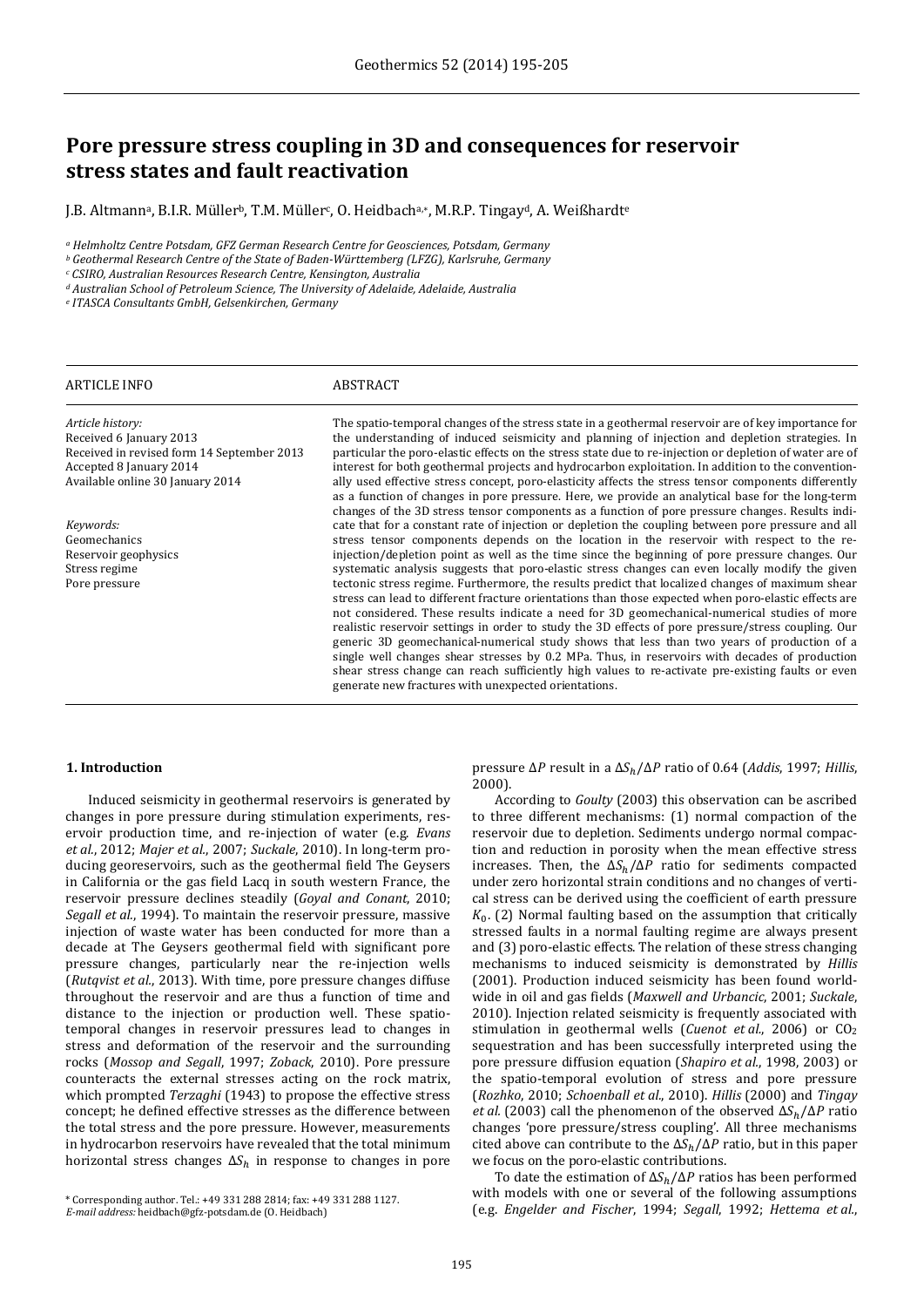1998; *Segall and Fitzgerald*, 1998): uniaxial vertical strain, uniform or prescribed pore pressure change within the reservoir, ring pore pressure sources, horizontally layered reservoirs and laterally constant vertical stress. With these assumptions - in particular the implicit homogeneous pore pressure reduction within the reservoir or zero lateral strain boundary conditions the models are not capable to investigate the 3D effects of pore pressure stress coupling; furthermore these assumptions are rather inappropriate for producing fields. The limitations of these assumptions are best displayed e.g. by time-lapse investigations (Sayers, 2004, 2006) in combination with geomechanical modelling (e.g. *Herwanger and Horne*, 2005; *Schutjens et al.*, 2010; Settari and Sen, 2007; Rutqvist et al., 2008). They reveal that the impact of pore pressure changes not only affects  $S_h$ , but all components of the stress tensor, which should be considered for all stress-dependent field operations such as directional drilling, stimulation, placement of infill wells etc. For this reason the full 3D poro-elastic equations should be incorporated in geomechanical-numerical models.

The key objective of our paper is to systematically investigate the three-dimensional impact of pore pressure/stress coupling on the stress tensor components. In particular we quantitatively assess the injection phase using the analytical solutions of *Rudnicki* (1986) and *Altmann et al.* (2010) in the long-term limit for a point source (injection or depletion) in a homogenous, isotropic, poro-elastic infinite medium. This approach is not restricted by the assumptions of a normal faulting stress regime, constant vertical stress  $S_V$  and horizontal layering. In particular it can be applied to: (1) different tectonic settings, such as thrust and normal faulting (where  $S_V$  is the least or the maximum principal stress, respectively) or strike slip  $(S_V)$  is the intermediate principal stress) regimes. (2) Studying the effects of localized pore pressure changes. (3) Providing estimates of the  $\Delta S_h/\Delta P$  ratios for all components of the principal stress tensor, not only for  $S_h$ .

We present pore pressure induced stress magnitude and stress orientation changes in the long term limit using a constant fluid injection/production rate. Major findings of our study are that pore pressure/stress coupling can lead to changes in induced fracture orientations, change in fracture closure pressure (and therefore create problems in wellbore stability), and localized changes of stress magnitudes that can result in an alteration of the tectonic stress regime (in particular when pore pressure changes exceed the maximum shear stresses before injection or depletion).

## **2. Basic relations between pore pressure and stress**

*Terzaghi* (1943) showed that the strength of fully saturated soils and rocks is controlled by the effective stress  $S_{eff}$  according to 

$$
S_{eff} = S - P \tag{1}
$$

Eq. (1) governs the pressure dependence where  $P$  is the pore pressure and  $S$  the total stress: the amount of pore pressure change determines the change of effective stress. This concept is successful in explaining seismicity associated with injection into reservoirs, e.g. for secondary production methods or enhanced geothermal systems (*Deichmann and Evans*, 2007; *Valley and Evans*, 2007). According to *Coulomb* (1773) pre-existing faults are reactivated when the shear stress  $\tau$  exceeds:

$$
|\tau| \ge C + \mu \cdot S_{n_{eff}} \tag{2}
$$

with  $C$  as cohesion,  $\mu$  as coefficient of static friction of the fault and  $S_{n,eff}$  as effective normal stress on the fault (compression defined positive). According to Eqs.  $(1)$  and  $(2)$ , an increase of pore pressure resulting from injection leads to a reduction of  $S_{n,eff}$  on the pre-existing fault. This modifies the state of stress such that the fault is more likely to fail. This can be visualized by shifting the Mohr circle in the Mohr diagram to smaller effective stresses (Fig. 1a). Vice versa, production from a reservoir diminishes the pore pressure and reduces the likelihood of fault reactivation. Therefore, this concept cannot readily explain production-induced seismicity within reservoirs.

*Biot* (1962) refined the effective stress concept of *Terzaghi* (1943) by introducing the effective stress coefficient for the bulk volume or Biot-Willis coefficient  $\alpha$ . For saturated porous rock material the effective stress responsible for rock deformation is:

$$
S_{eff} = S - \alpha \cdot P \tag{3}
$$

Frequently  $\alpha$  is assumed to be 1, which reduces Eq. (3) to Eq. (1). However, there is evidence that the Biot-Willis coefficient may be as low as 0.5 in compacted shales (see compilations in *Jaeger et al.*, 2007 or *Sarker and Batzle*, 2008). In the case of partial saturation, the effective stress depends on the combination of fluid pressure in the wetting and the non-wetting fluid phase (*Bishop*, 1959), but this is not within the scope of this paper.

According to Eq.  $(3)$  (Fig. 1) effective stresses can change due to three effects. (a) Directly with variations in pore pressure P (Fig. 1a). (b) Changes in Biot–Willis coefficient  $\alpha$  due to pore pressure changes (Fig. 1b); this can occur when changes in pore pressure affect the pore volume of the reservoir rock (porosity), thus changing  $\alpha$ . If the Biot–Willis coefficient experiences anisotropic changes (*Braun*, 2007), the effective stress components are affected differently and  $\alpha$  has to be replaced by  $\alpha_{ij}$ . (c) Pore pressure changes can induce changes in the stress state which is called pore pressure/stress coupling (PSC). The abbreviation PSC was introduced by *Altmann et al.* (2010) for the coupling between minimum horizontal stress  $S_h$  and pore pressure  $P$ , but in this paper it is used in a more general sense, namely for coupling between pore pressure and the stress components in 3D. PSC results from introducing the effective stress principle in the constitutive equations and combining it with the pressure diffusion equation. This leads to a coupling of pore pressure and total stress, so that the pore pressure does not only affect the effective stress but also the total stress (Fig. 1c).

Assuming equal horizontal stresses  $(S_h = S_H, S_h$  minimum horizontal stress,  $S_H$  maximum horizontal stress), constant vertical stress  $S_V$  and no horizontal strains, *Engelder and Fischer* (1994) and others (e.g. *Addis*, 1997; *Hillis*, 2000) present the following relationship

$$
\frac{\Delta S_h}{\Delta P} = \alpha \frac{1 - 2\nu}{1 - \nu} \tag{4}
$$

where  $\Delta P$  is the change in pore pressure. For  $\alpha = 1$  and a Poisson's ratio of  $\nu = 0.25$  this results in  $\Delta S_h/\Delta P = 0.67$ ; for  $\alpha = 1$ and  $v = 0.2$ , the coupling coefficient is 0.75. These values are within the range of values derived from repeated measurements of pore pressure and minimum horizontal stress in numerous reservoirs (*Engelder and Fischer*, 1994; *Addis*, 1997).

In contrast to the Terzaghi approach, the PSC concept of *Engelder and Fischer* (1994) also explains seismicity during reservoir depletion: reduction of pore pressure changes the effective vertical stress( $S_{Veff} = S_V - P$ ) by  $\Delta P$  because  $S_V$  is assumed to remain constant with pressure changes. The effective minimum horizontal stress changes differently, namely by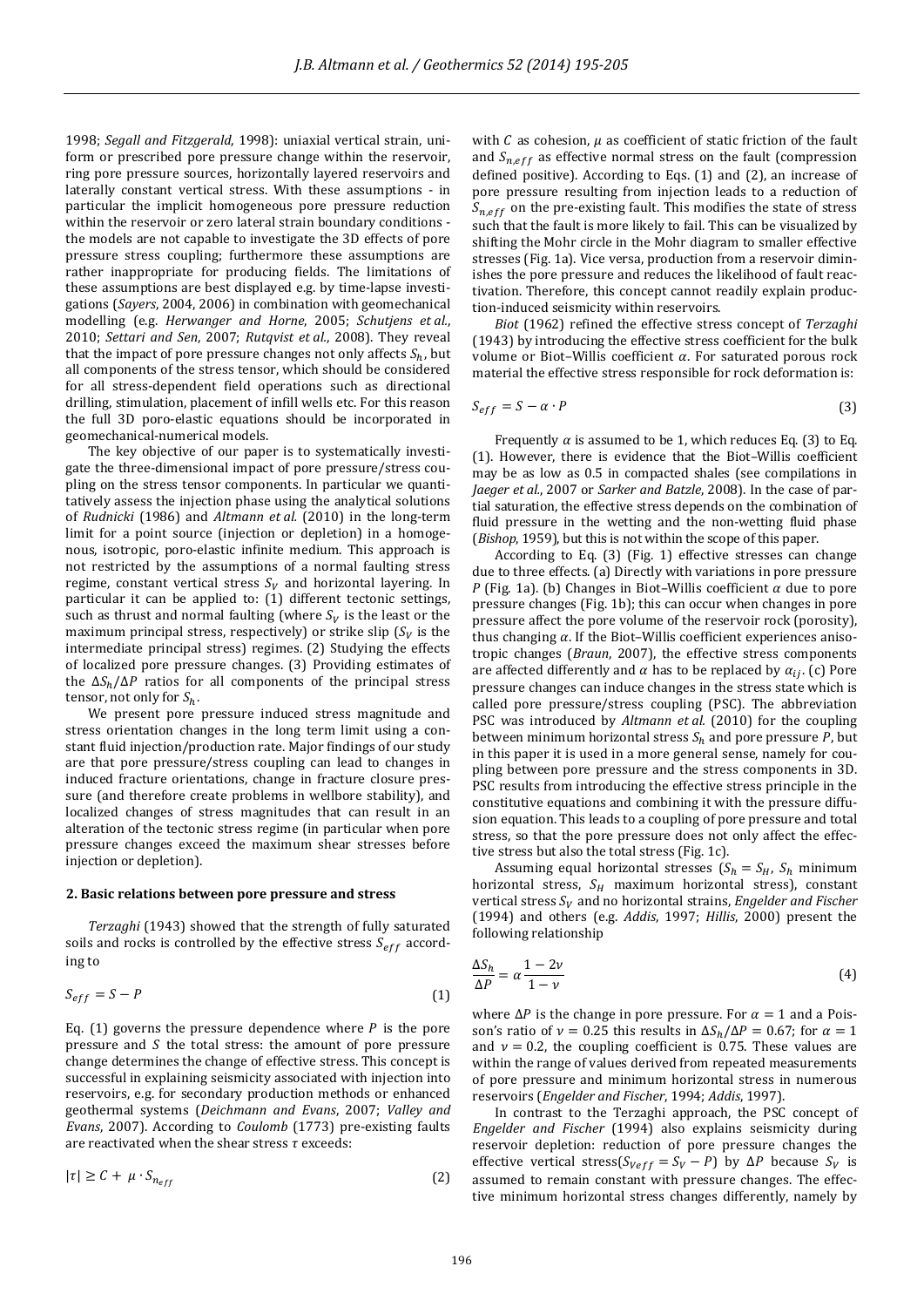

**Figure 1.** Effects of pore pressure on effective stresses. The dashed grey circles represent the state of effective stress before production from a reservoir if the Biot-Willis coefficient is assumed to be 1.0. The density of the overburden is ca.  $2500 \text{ kg/m}^3$  and the depth of the reservoir approximately 2 km. Production reduces the initial pore pressure by  $\Delta P = 10$  MPa (solid grey circles). (a) Terzaghi approach: the effective stress changes by the amount of pore pressure change without change in maximum shear stress  $(Eq. (3))$  The solid grey Mohr circle indicates the state of effective stress after production under the assumption of Terzaghi' principle. The green Mohr circles indicate the states of effective stress before (dashed circle) and after (solid circle) production when  $\alpha = 0.8$ . (b) For anisotropic changes of the Biot–Willis coefficient, the size of the Mohr circle increases if the change of  $\alpha$  in the direction of the larger principal stress is larger (for example from  $\alpha = 1.0$  to  $\alpha = 0.6$ ) than in orientation of the minimum principal stress (e.g. change from  $\alpha = 1.0$  to  $\alpha = 0.8$ , red Mohr circle). If the change of  $\alpha$  in the orientation of the minimum horizontal stress is larger than in the orientation of the maximum principal stress, the size of the Mohr circle decreases (blue curve). (c) With change in total stress. Here, the changes are due to poro-elastic pore pressure/stress coupling according to *Engelder and Fischer* (1994), where the effective horizontal stress changes during depletion while the vertical stress remains constant (yellow circle). A coupling coefficient of 0.8 for the minimum horizontal stress  $S_h$  is assumed. (For interpretation of the references to colour in this figure legend, the reader is referred to the web version of the article.)

 $\Delta P + \Delta S_h$  (note  $\Delta P$  and  $\Delta S_h$  are both negative for production). This leads to an increase in the differential stress (defined as

difference between the maximum and minimum principal stress) which can lead to failure. Fig. 1c illustrates the PSC approach according to *Engelder and Fischer* (1994) and *Hillis* (2000, 2001), using Mohr' Circles to present conditions before and after depletion. The reduction of pore pressure decreases  $S_h$ , and thus causes higher differential stress (for  $S_V$  assumed to be constant), which could lead to fault reactivation. However, these considerations have their limitation because the assumptions used to derive Eq. (4) apply only to a normal faulting stress state  $(S_V > S_H > S_h)$  and horizontally infinite reservoirs. Furthermore, it does not include the spatial distribution of pore pressure changes due to extraction of fluids at wells.

# **3. Tensor character of the spatio‐temporal evolution of pore pressure and total stress components**

To assess the impact of pore pressure changes on the stress tensor in 3D we consider the case of a homogeneous saturated poro-elastic medium and use the Eqs. (25) and (26) of *Rudnicki* (1986), who provides the changes of stress and pore pressure distribution for continuous fluid injection  $(q > 0)$  or depletion  $(q < 0)$  at a point source:

$$
\Delta P(\mathbf{x}, t) = \frac{q}{\rho_f c} \frac{1}{4\pi r} \left[ \frac{(\lambda_u - \lambda)(\lambda + 2G)}{\alpha^2 (\lambda_u + 2G)} \right] \text{erfc}\left(\frac{1}{2}\xi\right)
$$
(5)

 $\Delta S_{ij}(\mathbf{x},t)$ 

$$
= -\frac{q}{\rho_f c} \frac{(\lambda_u - \lambda)G}{4\pi r \alpha (\lambda_u + 2G)} \Big\{ \delta_{ij} \left[ \text{erfc} \left( \frac{1}{2} \xi \right) - \frac{2}{\xi^2} g(\xi) \right] + \frac{x_i x_j}{r^2} \left[ \text{erfc} \left( \frac{1}{2} \xi \right) + \frac{6}{\xi^2} g(\xi) \right] \Big\}
$$
(6)

where q represents a constant-rate fluid mass source and  $\rho_f$  the fluid density,  $\xi = r/\sqrt{ct}$  is the Boltzmann variable and c the hydraulic diffusivity of the rock. The drained and undrained Lamé parameters are  $\lambda$  and  $\lambda_u$ , G is the shear modulus and  $\alpha$  is defined as  $\alpha = 1 - (K/K_g)$  with the bulk modulus K and the bulk modulus of the solid constituents  $K_q$ . The function erfc(z) is the complementary error function of variable  $z$  and is connected to the error function  $erfc(z)$  by  $erfc(z) = 1 - erfc(z)$ , and the vector between pressure source (for injection  $q > 0$ , for depletion  $q < 0$ ) and observation point is x, r its vector length. In Eq.  $(6)$  the function

$$
g(\xi) = \frac{1}{2\sqrt{\pi}} \int_{0}^{\xi} s^2 \exp\left(-\frac{1}{4}s^2\right) ds
$$
  
= erf $\left(\frac{1}{2}\xi\right) - \frac{1}{\sqrt{\pi}}\xi \exp\left(-\frac{1}{4}\xi^2\right)$  (7)

is used.  $Rudnicki$  (1986) defines the diffusivity  $c$  as

$$
c = \frac{\kappa \cdot (\lambda_u - \lambda) \cdot (\lambda - 2\mu)}{\alpha^2 (\lambda_u + 2\mu)}\tag{8}
$$

with  $\kappa = k/\gamma$ , where k is the permeability in units of m<sup>2</sup> and  $\gamma$  is the dynamic fluid viscosity in units of Pa s.

From Eqs.  $(5)$  and  $(6)$  it is obvious that the changes of pore pressure and stress are functions of distance to the injection point, duration of injection, injection rate and permeability (assuming that the  $\gamma$  and the elastic properties are homogeneous). By dividing Eq. (6) by Eq. (5) we obtain the pore pressure/stress coupling ratio  $\Delta S_{ij}/\Delta P$ ) for the components of the stress tensor. For a detailed derivation of the equations we refer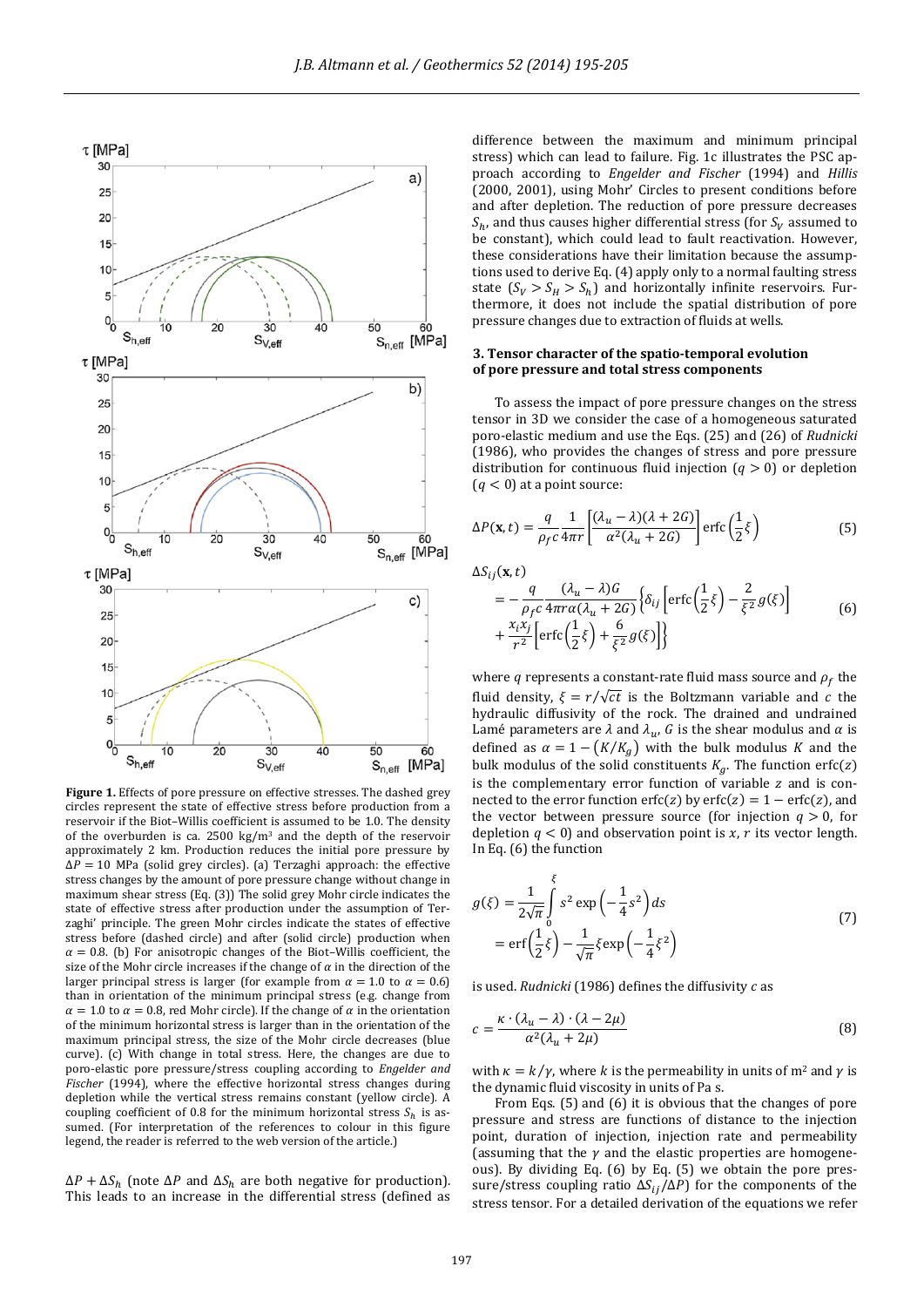

Figure 2. Illustration of the different stress components with respect to the injection/depletion point and co-ordinate axes.

to *Altmann et al.* (2010) and *Wang* (2000). 

Due to the radial symmetry we consider the radial and tangential stress components with respect to the injection (depletion) point (Fig. 2). For example, in case of injection at the origin of the coordinate system, the stress  $S_{xx}$  is a radial stress for all positions along the  $x$ -axis, but a tangential stress for all positions along the y-axis.  $\Delta S_{rad}$  denotes the change of the radial stress component and  $\Delta S_{tan}$  denotes the change of the tangential stress component. Fig. 3 shows the radial and tangential stress changes for a particular representative case as a function of time since the beginning of injection at a fixed position (here 200 m distance to the injection point). There are considerable differences in radial and tangential stress changes created by the same pore pressure change.  $\Delta S_{rad}$  is larger than  $\Delta S_{tan}$  and only after the first 21 days after injection initiation does  $\Delta P$ exceed  $\Delta S_{rad}$ . This can be interpreted as indicating that the



Figure 3. Example for pore pressure and stress change calculated according to *Rudnicki* (1986) for injection into full space at 50 l/s into a medium with a permeability of  $k = 10^{-15}$  m<sup>2</sup>,  $\alpha = 0.65$ ,  $\lambda = 8.4$  GPa,  $\lambda_u = 11.2$  GPa,  $\mu = 8.4$  GPa and  $\nu = 0.25$ . The values are calculated at a location 200 m from the injection point as a function of injection time. Note, that radial and tangential stresses are different in magnitude.

stress is transferred poro-elastically faster than the pore pressure diffuses through the medium. In the same time interval  $\Delta S_{tan}$  is negative. For the parameters chosen (permeability of  $k = 10^{-15}$  m<sup>2</sup>,  $\alpha = 0.65$ ,  $\lambda = 8.4$  GPa,  $\lambda_u = 11.2$  GPa,  $\mu = 8.4$  GPa and  $v = 0.25$ ) the long-term limit at a distance of 200 m is reached after approximately three years of constant injection, when radial and tangential stresses do not change anymore (Fig. 3). 

As shown in Fig. 3 changes in pore pressure create significantly different changes in radial and tangential stress components. In this paper we focus on the long-term limit of stress changes. These long-term  $(t \rightarrow \infty)$  limits of radial and tangential stress changes can be derived from Eqs.  $(5)$  and  $(6)$  as shown by *Altmann et al.* (2010) 

$$
\lim_{t \to \infty} \frac{\Delta S_{rad}(r, t)}{\Delta P(r, t)} = \alpha \frac{1 - 2\nu}{1 - \nu}
$$
\n(9a)

$$
\lim_{t \to \infty} \frac{\Delta S_{tan}(r, t)}{\Delta P(r, t)} = \frac{1}{2} \alpha \frac{1 - 2\nu}{1 - \nu}
$$
(9b)

In the long-term limit, the total principal stress tensor after a pore pressure change  $P$  becomes:

$$
S_{ij} = \begin{bmatrix} S_{rad} + \alpha \frac{1 - 2\nu}{1 - \nu} \Delta P & 0 & 0 \\ 0 & \Delta S_{tan} + \frac{1}{2} \alpha \frac{1 - 2\nu}{1 - \nu} \Delta P & 0 \\ 0 & 0 & \Delta S_{tan} + \frac{1}{2} \alpha \frac{1 - 2\nu}{1 - \nu} \Delta P \end{bmatrix}
$$
(10)

Under the assumption of a Poisson' ratio of 0.25 and a Biot-Willis coefficient of 1, the stress tensor after the application of a pressure change of  $P$  becomes

$$
S_{ij} = \begin{bmatrix} S_{rad} + \frac{2}{3} \Delta P & 0 & 0 \\ 0 & S_{tan} + \frac{1}{3} \Delta P & 0 \\ 0 & 0 & S_{tan} + \frac{1}{3} \Delta P \end{bmatrix}
$$
(11)

The corresponding effective stresses become:

$$
S_{ij_{eff}} = \begin{bmatrix} S_{rad} - \frac{1}{3} \Delta P & 0 & 0 \\ 0 & S_{tan} + \frac{2}{3} \Delta P & 0 \\ 0 & 0 & S_{tan} + \frac{2}{3} \Delta P \end{bmatrix}
$$
(12)

## **4. PSC for reservoirs in differenttectonic stress regimes**

In this section we investigate the changes in effective stress due to pore pressure changes in saturated reservoirs. In particular we systematically investigate the impact of different tectonic stress regimes and different initial differential stresses. The pore pressures we are using for these scenarios are in the range of measured values in reservoirs; for example, 45 MPa reduction in Ekofisk (*Teufel et al.*, 1991) and the Lacq field (*Grasso and Wittlinger*, 1990), 10 MPa in the Imogene field and ca. 28 MPa in Fashing gas field (*Pennington et al.*, 1986).

Using the PSC concept in 3D based on the Rudnicki's analytical solution for a constant point source embedded in an isotropic homogeneous medium (Eqs.  $(11)$  and  $(12)$ ), the increase in effective stress due to a 30 MPa pore pressure reduction is 10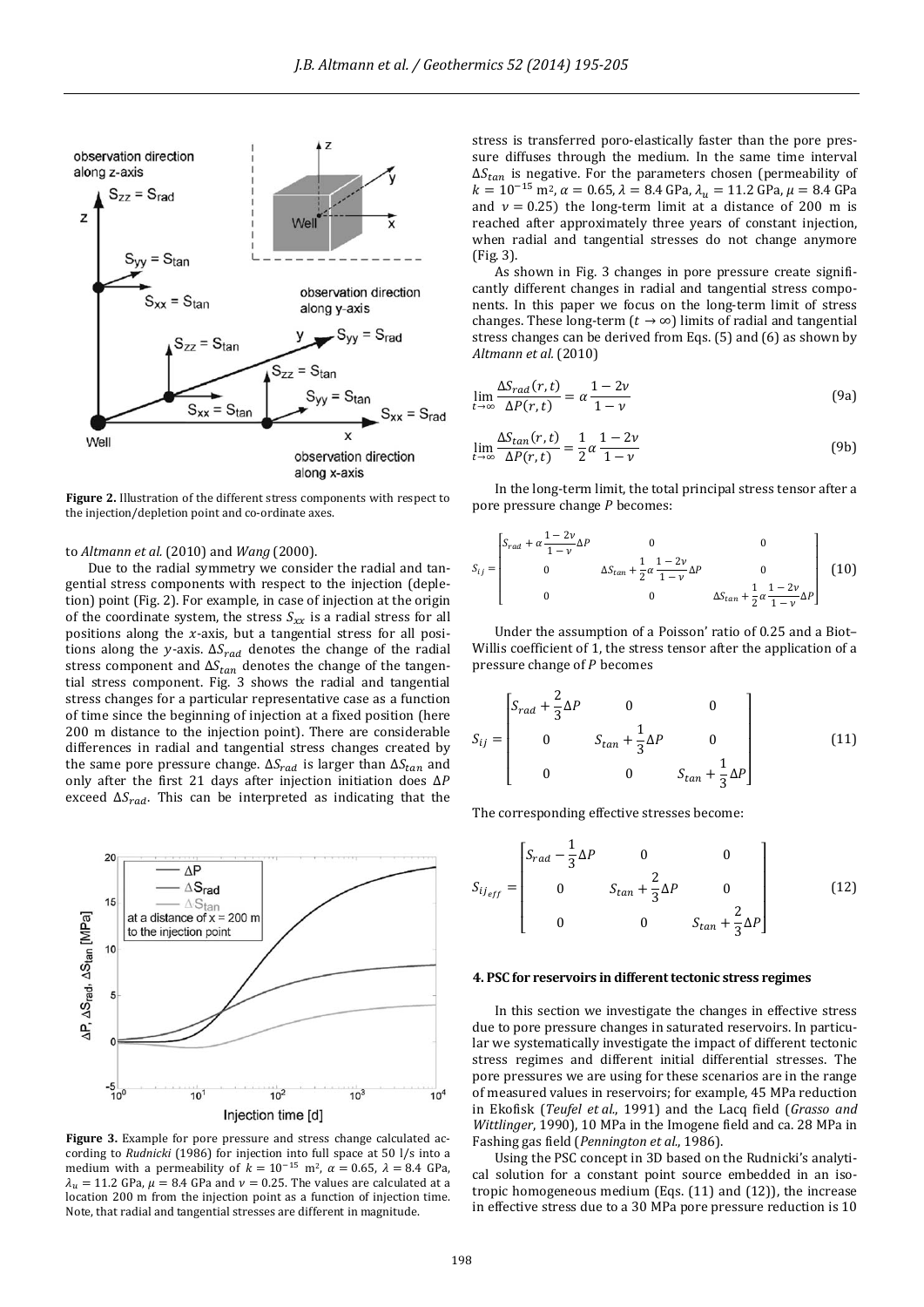| Table 1                                                           |  |
|-------------------------------------------------------------------|--|
| Relative stress magnitudes for different tectonic stress regimes. |  |

| Regime                          | Relative stress<br>magnitudes | Differential<br>stress $\sigma_1 - \sigma_3$ |
|---------------------------------|-------------------------------|----------------------------------------------|
| NF: Normal Faulting regime      | $S_V > S_H > S_h$             | $S_V-S_H$                                    |
| SS: Strike Slip Faulting regime | $S_H > S_V > S_h$             | $S_H > S_h$                                  |
| TF: Thrust Faulting regime      | $S_{H} > S_{h} > S_{V}$       | $S_u > S_v$                                  |

MPa, for the radial stress and 20 MPa for the tangential stresses. This results in decreases in differential stress of up to 10 MPa depending on the tectonic stress regime and the position within the reservoir. Such changes in differential stress are quite significant at shallow reservoir depths. To infer the consequences of PSC and associated changes of differential stresses for reservoir depletion/injection, we estimate the stress state of the longterm injection (depletion) limit for the three different tectonic stress regimes, normal faulting, strike slip and thrust faulting regime (Table 1).

## *4.1. Hypothetical reservoir model*

In the following, we consider a hypothetical reservoir (Fig. 4). Herein we deduce the stress changes for long production/injection intervals due to pore pressure variations at three positions along the principal stress axes at equal distance  *to the* injection (depletion) point  $P$ . Due to the radial symmetry it does not matter whether the points are located in the positive or negative axis direction. For each of the tectonic stress regimes, the total vertical stress is assumed to be given by the weight of the overburden of the reservoir and the initial pore pressure is considered to be hydrostatic. Thus, the initial vertical effective stress is 50 MPa, which corresponds to a depth of approximately 3000 m for a mass density of  $2700 \text{ kg/m}^3$  and hydrostatic pore pressure of 30 MPa at that depth. In order to represent different tectonic stress regimes, the magnitudes of  $S_h$  and  $S_H$  are varied with respect to the magnitude of  $S_V$ . These different initial stress states (before production or injection) are used to calculate stress changes in different tectonic stress regimes and at different locations with respect to the injection or production point. In Tables 2 and 3 pore pressure and stress changes, as well as stress states before and after injection and production, are listed.

Fig. 5 displays the effective stress states of points A, B and C using Mohr circles. Black dashed line Mohr circles indicate ini-



**Figure 4.** Sketch to explain the positions of points A, B, C which are located at an equal distance to the injection point along the axes of the principal stresses  $S_H$ ,  $S_h$ ,  $S_V$ . The shaded area represents the pore pressure changes around the injection (depletion) point  $P$  which is located at the origin of the co-ordinate system.

tial effective stress states before depletion or injection. The states of stress at points A, B, C after depletion or injection are given in blue, red and green colours. For comparison, the grey solid line Mohr circles show the stress states at A, B, C assuming no coupling between total stress and pore pressure, after *Terzaghi* (1943). 

With PSC the size of the Mohr circles, which represents the differential stress, is either reduced or enlarged relative to those calculated without consideration of changes in total stress (solid line grey Mohr circles in Fig. 5). In considering different tectonic stress regimes we assume a horizontally and vertically homogeneous regional stress field and thus can superimpose the stress pattern of radial and tangential stresses of the injection/depletion. According to Eq.  $(12)$  the radial stress components change due to injection/depletion by  $2/3$   $\Delta P$  whereas the tangential components change by  $1/3$   $\Delta P$ . This also changes the effective stresses, namely by  $-1/3$   $\Delta P$  in radial direction and by  $-2/3$   $\Delta P$  in tangential directions. Along the  $S_h$  axis, the additional stress component due to injection/depletion, which acts parallel to  $S_h$ , is a radial stress, the stresses in the vertical direction and parallel to  $S_H$  are tangential stresses. Along the orientation of  $S_V$ , the injection/depletion related stress components parallel to  $S_h$  and  $S_H$  are tangential components, and the stress in vertical direction is a radial stress. Parallel to the orientation of  $S_H$ , the additional vertical stress components and those parallel to  $S_h$  are tangential components and the additional compo-

**Table 2**

Effective stresses before injection, pore pressure change due to injection, total stress changes caused by injection, effective stress changes caused by injection, and effective stresses after injection, all at three different locations with respect to the injection point for three different tectonic stress regimes. All values are given in MPa.

| Point                    | NF-regime | SS-regime |         |         |         | TF-regime |         |         |         |
|--------------------------|-----------|-----------|---------|---------|---------|-----------|---------|---------|---------|
|                          | A         | B         | C       | A       | B       | C         | A       | B       |         |
| ${\cal S}_{V_{eff,ini}}$ | 50        | 50        | 50      | 50      | 50      | 50        | 50      | 50      | 50      |
| ${\cal S}_{H_{eff,ini}}$ | 40        | 40        | 40      | 65      | 65      | 65        | 65      | 65      | 65      |
| $S_{heff,ini}$           | 25        | 25        | 25      | 25      | 25      | 25        | 55      | 55      | 55      |
| $\Delta P$               | 15        | 15        | 15      | 15      | 15      | 15        | 15      | 15      | 15      |
| $\Delta S_{V_{tot}}$     | 4.5       | 4.5       | 9       | 4.5     | 4.5     | 9         | 4.5     | 4.5     | 9       |
| $\Delta S_{H_{tot}}$     | 9         | 4.5       | 4.5     | 9       | 4.5     | 4.5       | 9       | 4.5     | 4.5     |
| $\Delta S_{h_{tot}}$     | 4.5       | 9         | 4.5     | 4.5     | 9       | 4.5       | 4.5     | 9       | 4.5     |
| $\Delta S_{V_{eff}}$     | $-10.5$   | $-10.5$   | -6      | $-10.5$ | $-10.5$ | $-6$      | $-10.5$ | $-10.5$ | -6      |
| $\Delta S_{H_{eff}}$     | $-6$      | $-10.5$   | $-10.5$ | $-6$    | $-10.5$ | $-10.5$   | $-6$    | $-10.5$ | $-10.5$ |
| $\Delta S_{heff}$        | $-10.5$   | $-6$      | $-10.5$ | $-10.5$ | -6      | $-10.5$   | $-10.5$ | $-6$    | $-10.5$ |
| $S_{V_{eff}}$            | 39.5      | 39.5      | 44      | 39.5    | 39.5    | 44        | 39.5    | 39.5    | 44      |
| $S_{H_{eff}}$            | 34        | 29.5      | 29.5    | 59      | 54.5    | 54.5      | 59      | 54.5    | 54.5    |
| $S_{heff}$               | 14.5      | 19        | 14.5    | 14.5    | 19      | 14.5      | 44.5    | 49      | 44.5    |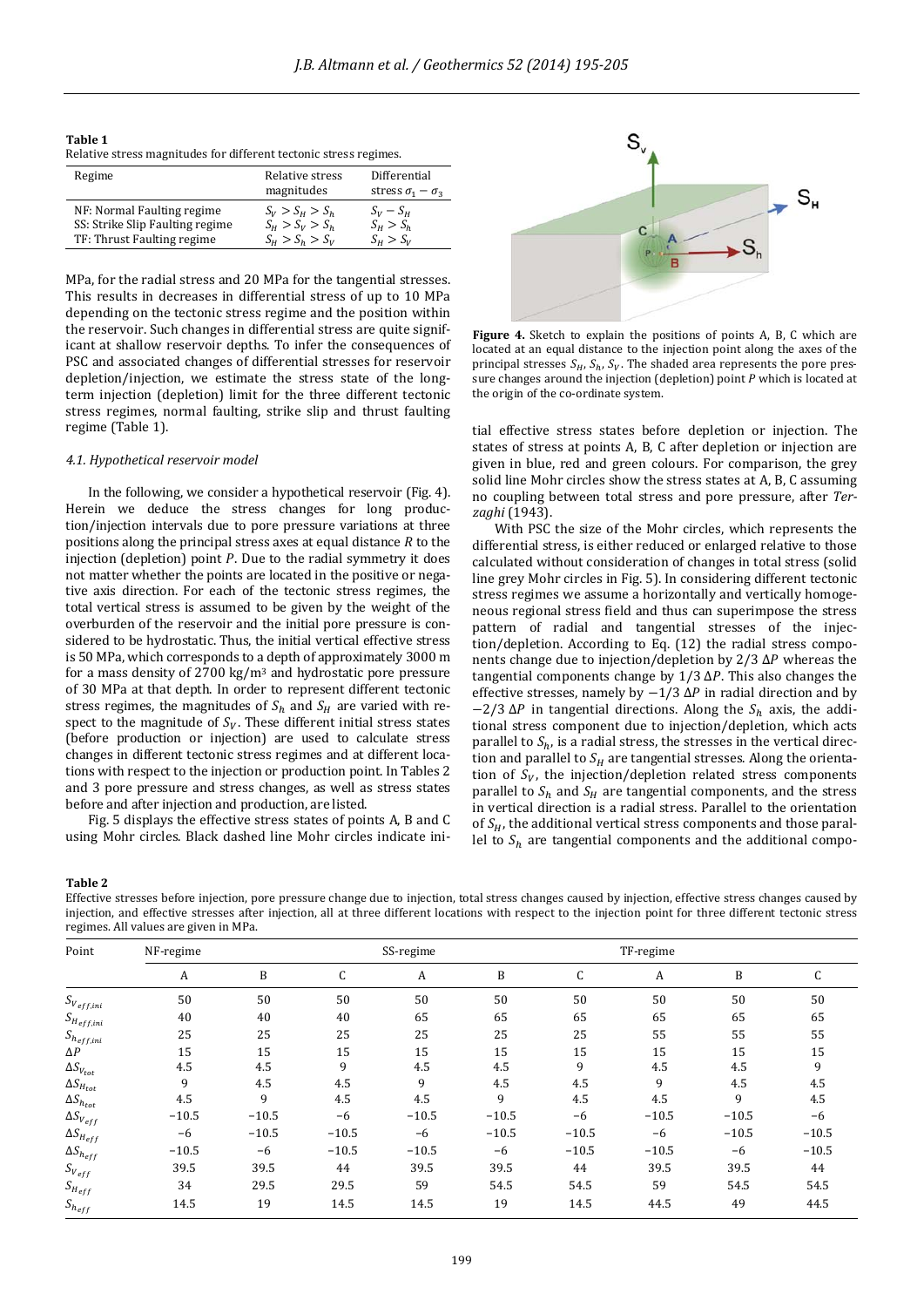## **Table 3**

Effective stresses before production, pore pressure change due to production, total stress changes caused by production, effective stress changes caused by production, and effective stresses after production, all at three different locations with respect to the production point for three different tectonic stress regimes. All values are given in MPa.

| Point                    | NF-regime |        |        | SS-regime |        |        | TF-regime |        |        |
|--------------------------|-----------|--------|--------|-----------|--------|--------|-----------|--------|--------|
|                          | A         | B      | C      | A         | B      | C      | A         | B      | C      |
| ${\cal S}_{V_{eff,ini}}$ | 50        | 50     | 50     | 50        | 50     | 50     | 50        | 50     | 50     |
| $S_{H_{eff,ini}}$        | 40        | 40     | 40     | 65        | 65     | 65     | 65        | 65     | 65     |
| $S_{heff,ini}$           | 25        | 25     | 25     | 25        | 25     | 25     | 55        | 55     | 55     |
| $\Delta P$               | $-15$     | $-15$  | $-15$  | $-15$     | $-15$  | $-15$  | $-15$     | $-15$  | $-15$  |
| $\Delta S_{V_{tot}}$     | $-4.5$    | $-4.5$ | $-9$   | $-4.5$    | $-4.5$ | $-9$   | $-4.5$    | $-4.5$ | $-9$   |
| $\Delta S_{H_{tot}}$     | $-9$      | $-4.5$ | $-4.5$ | $-9$      | $-4.5$ | $-4.5$ | $-9$      | $-4.5$ | $-4.5$ |
| $\Delta S_{h_{tot}}$     | $-4.5$    | $-9$   | $-4.5$ | $-4.5$    | $-9$   | $-4.5$ | $-4.5$    | $-9$   | $-4.5$ |
| $\Delta S_{V_{eff}}$     | 10.5      | 10.5   | 6      | 10.5      | 10.5   | 6      | 10.5      | 10.5   | 6      |
| $\Delta S_{H_{eff}}$     | 6         | 10.5   | 10.5   | 6         | 10.5   | 10.5   | 6         | 10.5   | 10.5   |
| $\Delta S_{heff}$        | 10.5      | 6      | 10.5   | 10.5      | 6      | 10.5   | 10.5      | 6      | 10.5   |
| $S_{V_{eff}}$            | 60.5      | 60.5   | 56     | 60.5      | 60.5   | 56     | 60.5      | 60.5   | 56     |
| $S_{H_{eff}}$            | 46        | 50.5   | 50.5   | 71        | 75.5   | 75.5   | 71        | 75.5   | 75.5   |
| $S_{heff}$               | 35.5      | 31     | 35.5   | 35.5      | 31     | 35.5   | 65.5      | 61     | 65.5   |

nent parallel to  $S_H$  is the radial component. Depending on the background stress pattern (the tectonic stress regime) the maximum shear stress changes differently.

## *4.2. Normal faulting regime*

In the normal faulting regime the differential stress is determined by  $S_V$  and  $S_h$ . In the event of depletion, the pore pressure along the  $S_h$  orientation increases the effective minimum stress by  $|1/3 \Delta P|$  because the minimum horizontal stress is a radial component, whereas the effective vertical stress is a tangential component and thus increased by  $|2/3 \Delta P|$ . Therefore the reduction of pore pressure leads to an increase of differential stress at position B (red Mohr circle). Similarly, a reduction of pore pressure leads to a reduction of differential stress at point C (green Mohr circle). No change occurs along the  $S_H$  orientation and thus at point A (blue Mohr circle). The maximum increase of shear stress during depletion occurs parallel to  $S_h$ .

In the case of injection, the effective vertical stress at point C reduces by  $1/3 \Delta P$ , whereas the effective horizontal stresses both reduce by  $2/3$   $\Delta P$ . This leads to greater differential stresses at point C on the  $S_v$ -axis. At position A, the effective vertical



Figure 5. Effective stress states at positions A, B, C for depletion and injection in normal faulting (NF), strike slip (SS) and thrust faulting (TF) regimes. The stress states are displayed as Mohr circles with  $S_{n_{eff}}$  as effective normal stress and  $\tau$  as shear stress. Grey dashed circles denote the initial effective stress conditions, with the intermediate principal stress assumed to be roughly halfway in between the maximum and the minimum principal stresses. Grey solid circles denote the classical Terzaghi effective stress condition after pore pressure reduction in the case of depletion or pore pressure increase in the case of injection. Without pore pressure/stress coupling the size of the Mohr circle remains constant and its position is shifted to the right in case of depletion and to the left in case of injection. With pore pressure/stress coupling, the differential stress changes. Red circles are stress states along the  $S_h$  axis, blue circles are stress states along the  $S_h$  axis and green circles are stress states along the  $S_v$  axis. The hypothetical failure envelope (solid straight line) is characterized by a relatively high cohesion of 10 MPa and a coefficient of static friction of  $\mu = 0.6$ . (For interpretation of the references to colour in this figure legend, the reader is referred to the web version of the article.)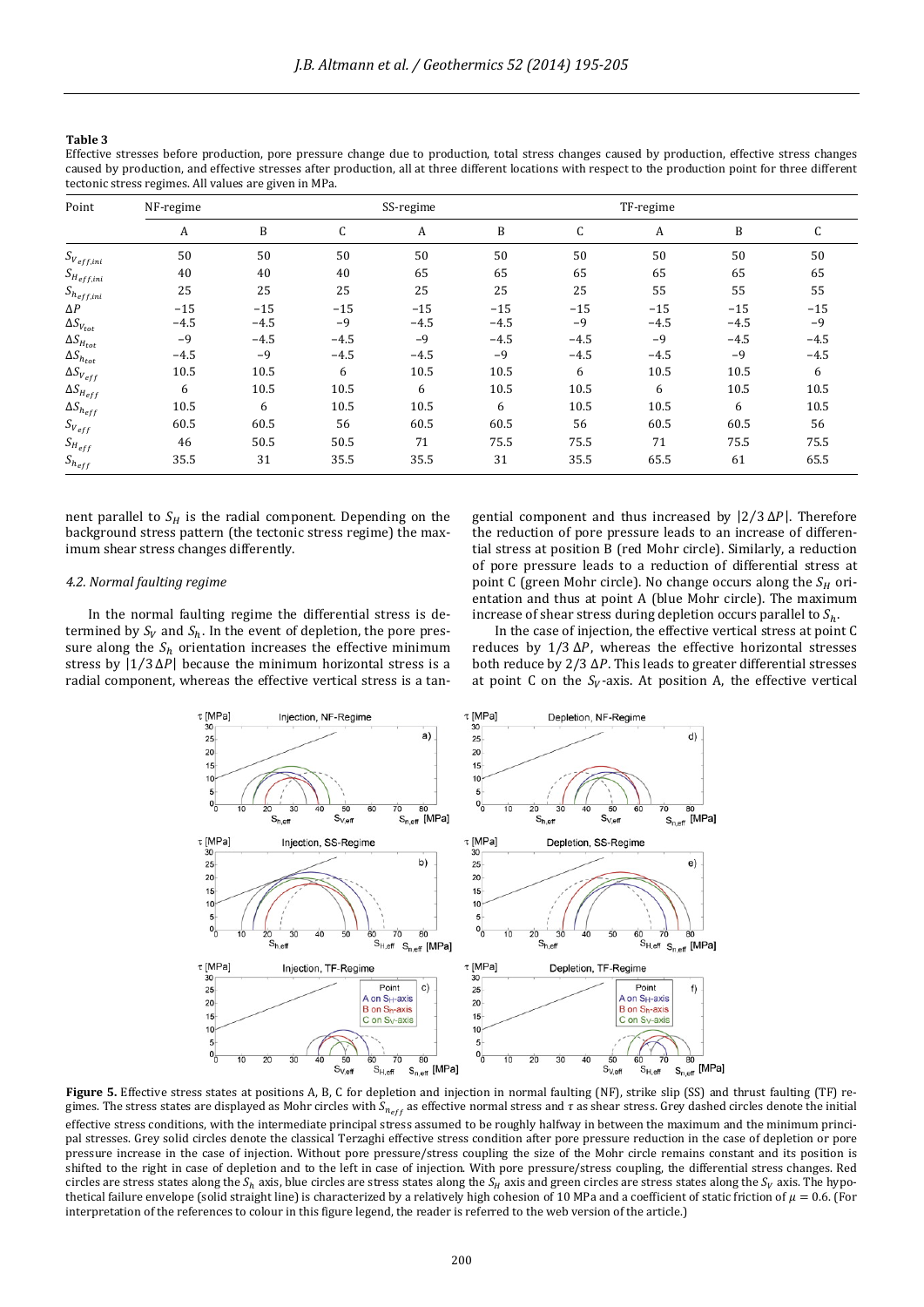**Table 4**

|  | Localized change of tectonic stress regimes or fracture orientation within the reservoir for injection ( $\Delta P > 0$ ) into the reservoir. |  |  |
|--|-----------------------------------------------------------------------------------------------------------------------------------------------|--|--|
|  |                                                                                                                                               |  |  |

| Direction   | NF regime $S_V > S_H > S_h$<br>Hydraulic fractures are oriented vertical<br>and parallel to $S_{\mu}$                                                                                                                                                                             | SS regime $S_H > S_V > S_h$<br>Hydraulic fractures are oriented vertical<br>and parallel to $S_{\mu}$                                                                                                                                                                          | TF regime $S_H > S_h > S_V$<br>Hydraulic fractures are horizontal                                                                                                                                                                                              |  |  |  |  |  |
|-------------|-----------------------------------------------------------------------------------------------------------------------------------------------------------------------------------------------------------------------------------------------------------------------------------|--------------------------------------------------------------------------------------------------------------------------------------------------------------------------------------------------------------------------------------------------------------------------------|----------------------------------------------------------------------------------------------------------------------------------------------------------------------------------------------------------------------------------------------------------------|--|--|--|--|--|
| Vertical    | No change                                                                                                                                                                                                                                                                         | $\rightarrow$ NF for $\Delta P > \frac{2(S_H-S_V)}{g} \cdot \frac{1-\nu}{1-2\nu}$                                                                                                                                                                                              | $\rightarrow$ SS for $\Delta P > \frac{2(S_h - S_V)}{a} \cdot \frac{1 - v}{1 - 2v}$ and fracs verti-<br>cal + parallel to $S_H$<br>$\rightarrow$ NF for $\Delta P > \frac{2(S_H-S_V)}{g} \cdot \frac{1-\nu}{1-2\nu}$ and fracs<br>vertical + parallel to $S_H$ |  |  |  |  |  |
| Along $S_H$ | $\rightarrow$ SS for $\Delta P > \frac{2(S_V - S_H)}{\alpha} \cdot \frac{1 - \nu}{1 - 2\nu}$                                                                                                                                                                                      | No change                                                                                                                                                                                                                                                                      | No change                                                                                                                                                                                                                                                      |  |  |  |  |  |
| Along $S_h$ | $\rightarrow$ SS for $\Delta P > \frac{2(S_V - S_H)}{g} \cdot \frac{1 - v}{1 - 2v}$ and the local<br>maximum horizontal stress $S_{H1}$ switches to<br>the direction of the regional $S_h \rightarrow$ fractures<br>are parallel to regional minimum horizon-<br>tal stress $S_h$ | $\rightarrow$ TF for $\Delta P > \frac{2(S_V - S_h)}{\alpha} \cdot \frac{1 - \nu}{1 - 2\nu}$ and horizontal No regime change, but for $\Delta P > \frac{2(S_H - S_h)}{\alpha}$ .<br>horizontal fracs and maximum horizontal<br>stress $S'_H$ is parallel to direction of $S_h$ | fracs $\rightarrow$ TF for $\Delta P > \frac{2(S_H-S_h)}{g} \cdot \frac{1-\nu}{1-2\nu}$ and $\frac{1-\nu}{1-2\nu}$ maximum horizontal stress $S'_H$ is paral-<br>lel to direction of $S_h$                                                                     |  |  |  |  |  |

stress is reduced by  $2/3 \Delta P$  as is the effective minimum horizontal stress, therefore the size of the blue Mohr circle remains unchanged. However at point B, the effective vertical stress and the effective maximum horizontal stress are reduced by  $2/3 \Delta P$ and the effective minimum horizontal stress, which is a radial stress, is reduced only by  $1/3 \Delta P$ . This leads to decreasing differential stresses.

## *4.3. Strike slip regime*

In a strike slip regime the differential stress is determined by  $S_H$  and  $S_h$ . During injection into a strike slip regime (e.g. the case of Basel) the differential stress increases if the  $S_H$  orientation is the radial stress (point A, blue Mohr circle); whereas if  $S_h$ is the radial stress (point B) the shear stress is decreased (red Mohr circle). Depletion in a strike slip regime causes a reduction of differential stress along the radial stress axis coinciding with the  $S_H$  orientation, and an increase along the radial stress axis in the  $S_h$  orientation.

## *4.4. Thrust faulting regime*

In a thrust faulting regime depletion causes a reduction of the differential stress on the radial stress axis if it coincides with the  $S_H$  orientation (point A, blue Mohr circle), and an increase of differential stress at points where the  $S_V$  orientation coincides with the radial stress direction (point C, green Mohr circle). In the case of injection, the differential stress increases in the  $S_H$ 

orientation if it is the radial stress axis (point A, blue Mohr circle), and decreases along the radial stress axis in the  $S_v$  orientation (point C, green Mohr circle).

## *4.5. Changes of local stress state due to PSC and implications for the local tectonic stress regime*

Since PSC affects the stress magnitudes it leads to changes in relative stress magnitudes and because the tectonic stress regime assignment is based on the relative stress magnitudes, PSC can therefore lead  $-$  on a local scale  $-$  to a change in the tectonic stress regime. The regional tectonic stress regime (normal faulting, strike slip faulting and thrust faulting) is a function of tectonic stresses on regional to global scale. However, local stress sources can change the tectonic stress regime on local scales (*Heidbach et al.*, 2007, 2010). If stress conditions prior to injection or depletion are such that two of the principal stresses are rather similar in magnitude, the tectonic stress regime can be locally changed by PSC. Such a change of tectonic stress regime (relative stress magnitudes) affects a number of geomechanical issues, such as wellbore stability, because the failure conditions around wellbores depend on the relative stress magnitudes. For example: in a normal faulting regime, wellbores drilled vertically are most stable, but in strike slip regimes vertical boreholes experience more borehole breakout formation and thus wellbore stability problems (*Fuchs and Müller*, 2001). If, during the lifetime of a producing reservoir, local variations of tectonic stress regimes are created, this can influence the planning of

#### **Table 5**

Localized change of tectonic stress regimes or fracture orientation within the reservoir for depletion  $(\Delta P < 0)$  into the reservoir.

| Direction   | NF regime $S_v > S_u > S_h$<br>Hydraulic fractures are oriented vertical<br>and parallel to $S_H$                                                                                                                                                               | SS regime $S_H > S_V > S_h$<br>Hydraulic fractures are oriented vertical<br>and parallel to $S_{\mu}$                                                                                                                                                                                                                                                                   | TF regime $S_H > S_h > S_V$<br>Hydraulic fractures are horizontal                                                                                                                                                                                                                               |
|-------------|-----------------------------------------------------------------------------------------------------------------------------------------------------------------------------------------------------------------------------------------------------------------|-------------------------------------------------------------------------------------------------------------------------------------------------------------------------------------------------------------------------------------------------------------------------------------------------------------------------------------------------------------------------|-------------------------------------------------------------------------------------------------------------------------------------------------------------------------------------------------------------------------------------------------------------------------------------------------|
| Vertical    | → SS for $ \Delta P  > \frac{2(S_V - S_H)}{\alpha} \cdot \frac{1 - \nu}{1 - 2\nu}$<br>→ TF for $ \Delta P  > \frac{2(S_V - S_h)}{\alpha} \cdot \frac{1 - \nu}{1 - 2\nu}$ and<br>horizontal fracs                                                                | $\rightarrow$ TF for $ \Delta P  > \frac{2(S_V - S_h)}{\alpha} \cdot \frac{1 - v}{1 - 2v}$ and<br>horizontal fracs                                                                                                                                                                                                                                                      | No change                                                                                                                                                                                                                                                                                       |
| Along $S_H$ | for $ \Delta P  > \frac{2(S_H-S_h)}{g} \cdot \frac{1-\nu}{1-2\nu}$ the maximum<br>horizontal stress $S_{H1}$ switches to direction<br>of the regional $S_h \rightarrow$ vertical fractures are<br>now parallel to original minimum horizon-<br>tal stress $S_h$ | → NF for $ \Delta P  > \frac{2(S_H - S_V)}{\alpha} \cdot \frac{1 - \nu}{1 - 2\nu}$<br>→ TF for $ \Delta P  > \frac{2(S_H - S_h)}{\alpha} \cdot \frac{1 - \nu}{1 - 2\nu}$ and maxi-<br>mum horizontal stress $S_{Hl}$ switches to<br>direction of the regional $S_h \rightarrow$ vertical<br>fractures are now parallel to original min-<br>imum horizontal stress $S_h$ | for $ \Delta P  > \frac{2(S_H-S_h)}{g} \cdot \frac{1-\nu}{1-2\nu}$ the maximum<br>horizontal stress $S_{H1}$ switches to direction<br>of $S_h$<br>$\rightarrow$ SS $ \Delta P $ $>$ $\frac{2(S_H-S_V)}{g} \cdot \frac{1-\nu}{1-2\nu}$ for $\rightarrow$ vertical<br>fracs parallel to $S_{\mu}$ |
| Along $S_h$ | No change                                                                                                                                                                                                                                                       | No change                                                                                                                                                                                                                                                                                                                                                               | $\rightarrow$ SS for $\rightarrow$ vertical fracs parallel to $S_H$                                                                                                                                                                                                                             |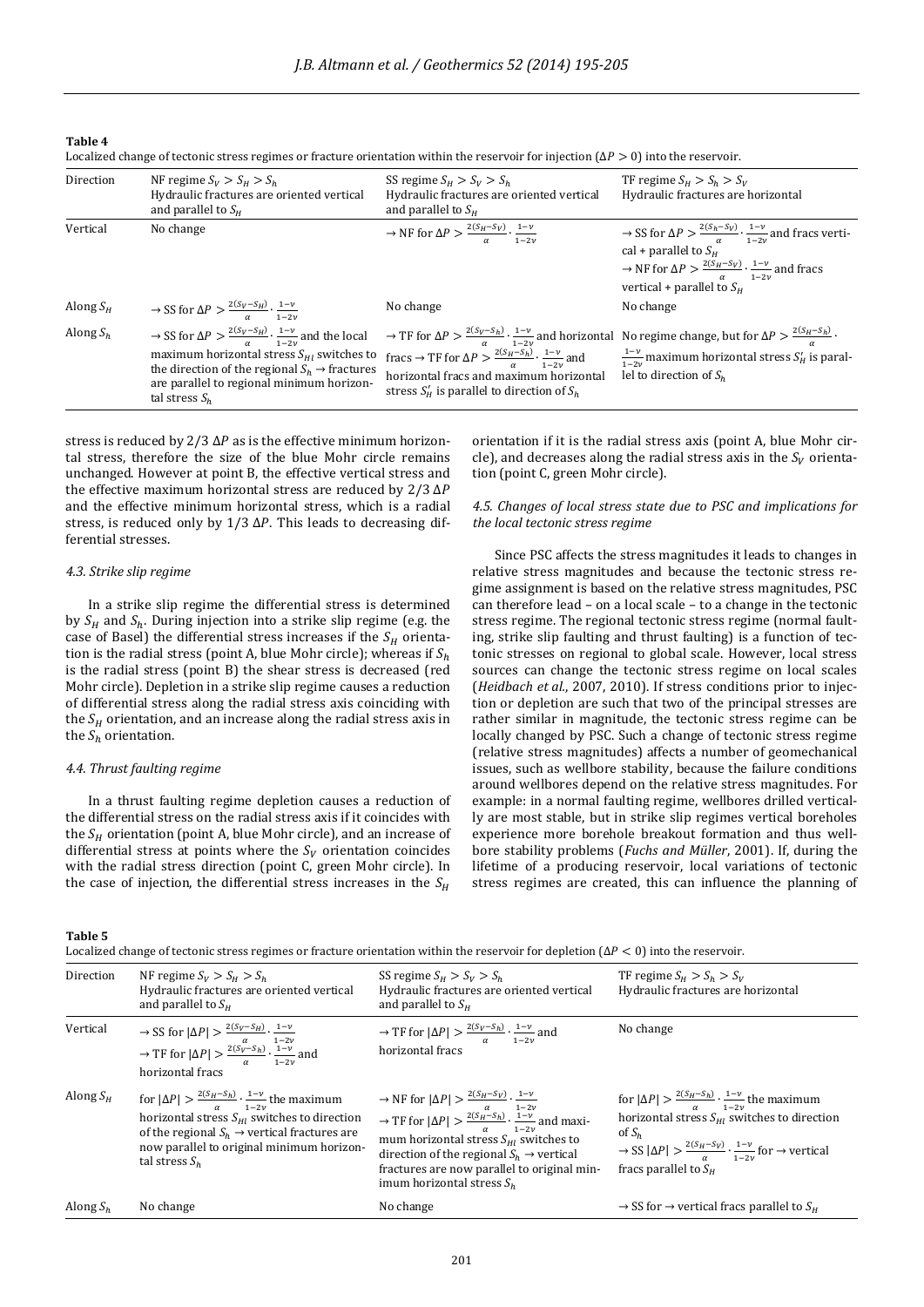

induced changes of the stress components in an initially normal faulting stress regime (black circles) and changes due to reduction of pore pressure by  $P = 21$  MPa (green and red circles). (a)  $S_{V_{eff}} = 30$  MPa >  $S_{H_{eff}}$ 27 MPa >  $S_{h_{eff}}$  = 10 MPa: along a vertical trace above or below the production interval, the local effective stress state is  $S_{H l_{eff}} = 41$  MPa,  $S_{VI_{eff}}$  = 37 MPa,  $S_{hl_{eff}}$  = 24 MPa. This means that there is a local change in tectonic stress regime from originally normal faulting to strike slip. (b) For a more isotropic initial state  $S_{V_{eff}} = 20 \text{ MPa} > S_{H_{eff}} = 18 \text{ MPa} >$  $S_{h_{eff}}$  = 15 MPa the *P* = 21 MPa leads locally to a thrust faulting regime with  $(S_{H \neq f} = 32 \text{ MPa} > S_{h \neq f} = 29 \text{ MPa} > S_{V \neq f} = 27 \text{ MPa}$ . In this case stimulation fractures would initiate as horizontal fractures instead of vertical fractures as would be expected in the regional normal faulting regime. (c) Along a horizontal trace parallel  $S_H$  with the regional stress  $S_{V_{eff}}$  = 30 MPa >  $S_{H_{eff}}$  = 12 MPa >  $S_{h_{eff}}$  = 10 MPa, a reduction of P = 21 MPa increases  $S_{V_{eff}}$  and  $S_{h_{eff}}$  by 14 MPa whereas the increase of  $S_{H_{eff}}$  is only 7 MPa. This leads to a switch in the orientation of horizontal stresses so that stimulation fractures would be parallel to the local  $S_h$  orientation which is perpendicular to the  $S_H$  orientation:  $S_{V l_{eff}}$  = 44 MPa >  $S_{HI_{eff}}$  = 24 MPa >  $S_{hleft}$  = 19 MPa. (For interpretation of the references to colour in this figure legend, the reader is referred to the web version of the article.)

infill wells. Furthermore, the orientation of hydraulically induced fractures might change due to local stress regime modification. For example in strike slip regimes the fractures are vertical, perpendicular to the  $S_h$  orientation; in a thrust faulting regime the fractures might be horizontal because the least principal stress is  $S_V$  (Tables 4 and 5).

Fig. 6 illustrates the consequences for an (initially): normal faulting regime, with similar values of the effective minimum horizontal and vertical stresses ( $\Delta S_{V_{eff}}$  = 30 MPa >  $\Delta S_{H_{eff}}$  = 27 MPa >  $\Delta S_{h_{eff}}$  = 10 MPa). During reduction of pore pressure by  $P = 21$  MPa, the effective stresses along a vertical trace above or below the production interval change locally to  $\Delta S_{H_{eff}}$  = 41 MPa,  $\Delta S_{V_{eff}}$  = 37 MPa,  $\Delta S_{h_{eff}}$  = 24 MPa (Fig. 6a). This means that there is a local change in tectonic stress regime from normal faulting to strike slip. If the initial state of stress is close to isotropic (Fig. 6b,  $\Delta S_{V_{eff}}$  = 20 MPa >  $\Delta S_{H_{eff}}$  = 18 MPa >  $\Delta S_{h_{eff}}$  = 15 MPa) the same pore pressure reduction would locally lead to a thrust faulting regime with  $(\Delta S_{Hl_{eff}} = 32 \text{ MPa} > \Delta S_{hl_{eff}} = 29 \text{ MPa}$ >  $\Delta S_{Vl_{eff}}$  = 27 MPa). In this case stimulated fractures would initiate as horizontal rather than vertical fractures as would be expected in the regional normal faulting regime. Fig. 6c illustrates the state of stress along a horizontal trace parallel to the  $S_H$  orientation when the initial stress is described by  $S_{V_{eff}} = 30$ MPa >  $S_{H_{eff}}$  = 12 MPa >  $S_{h_{eff}}$  = 10 MPa. The same pore pressure reduction increases  $S_{V_{eff}}$  and  $S_{h_{eff}}$  by 14 MPa whereas the increase of  $S_{H_{eff}}$  is only 7 MPa. This leads to a switch in the orientation of horizontal stresses so that stimulation fractures would be parallel to the local maximum horizontal stress, which is perpendicular to the regional maximum horizontal stress:  $S_{Vl_{eff}}$ = 44 MPa >  $S_{Hl_{eff}}$  = 24 MPa >  $S_{h l_{eff}}$  = 19 MPa.

The modification of tectonic stress regimes can also be described as a function of pore pressure change and initial relative stress states. Under standard assumptions for Poisson's ratio ( $\nu = 0.25$  and Biot–Willis coefficient  $\alpha = 1$ ) a regime change is most probable if the change in pore pressure exceeds ca. three times the maximum initial differential stress, because the equations of Tables 2 and 3 can be approximated by

$$
|\Delta P| > \frac{2(S_H - S_h)}{\alpha} \frac{1 - 2}{1 - 2\nu} \approx 3(S_H - S_h)
$$
\n(13)

Our findings are based on analytical solutions by *Rudnicki* (1986) which represent point injection/depletion into a homogeneous full space. They will not apply for realistic reservoir geometries, but they can help to interpret the results of numerical modelling for detailed reservoir geometries. Reservoir compaction as well as related deformations and displacements from



Figure 7. Geomechanical-numerical model of an artificial reservoir in a normal faulting regime  $(S_1 = S_V, S_2 = S_H, S_3 = S_h)$  for two years of production with a production rate of 100 l/s.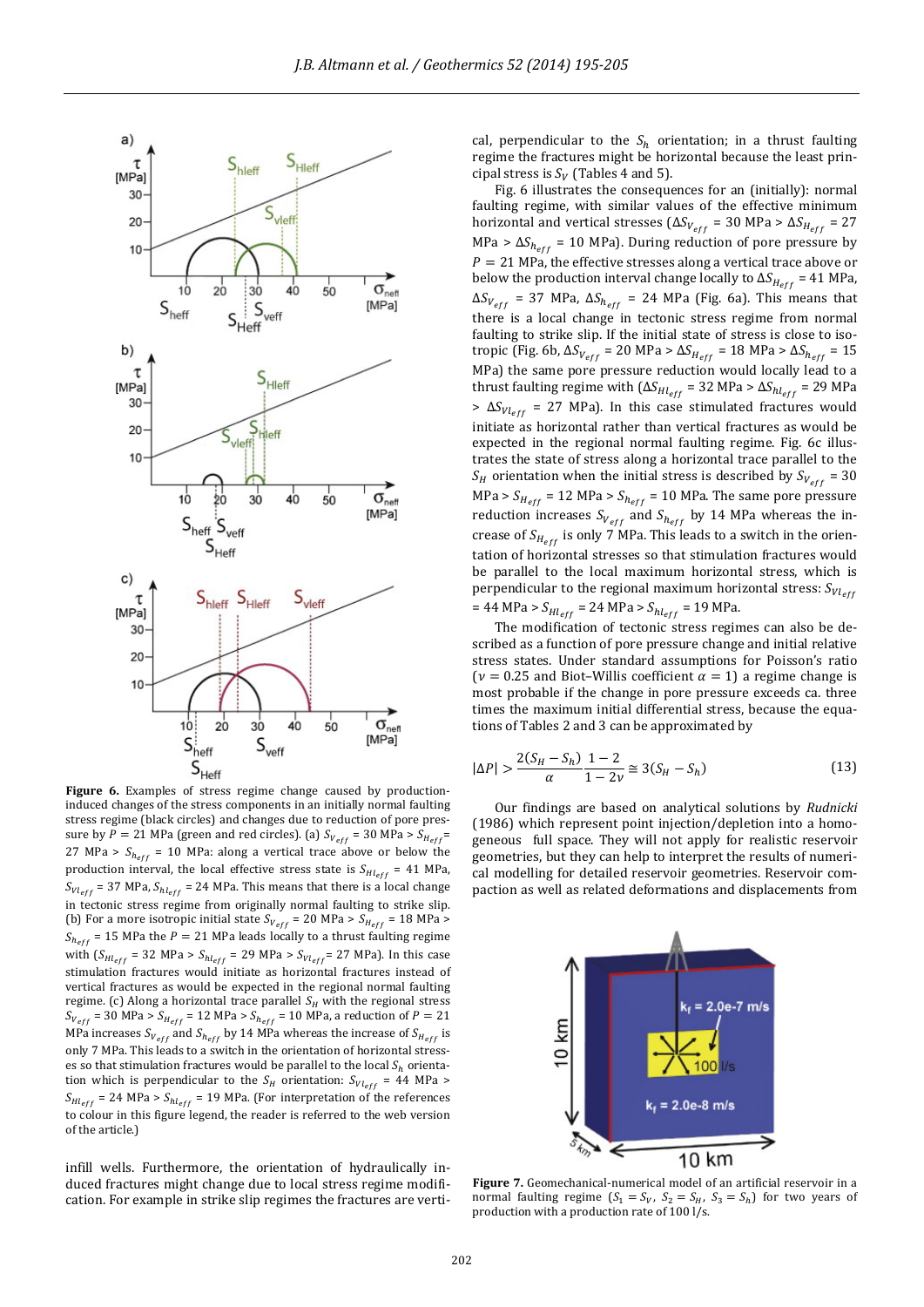

**Figure 8.** Simulated changes of pore pressure for a reservoir in a normal faulting stress regime  $(S_1 = S_V, S_2 = S_H, S_3 = S_h)$  after 2 years of production from a single point. The vertical cross section is a plane through the well which is oriented perpendicular to  $S_H$ .

more realistic reservoirs have to be studied by 3D numerical modelling (*Schutjens et al.*, 2010; *Rutqvist et al.*, 2013). In the following section we present a generic 3D geomechanicalnumerical model of the poro-elastic equations for a point source in a reservoir with inhomogeneous rock properties.

## **5. Geomechanical‐numerical modelling**

In contrast to the solutions above, real production and re-

injection scenarios are often quite complex. Furthermore, rock properties are neither isotropic nor homogeneous and thus geomechanical-numerical models are compulsory to investigate the spatio-temporal evolution state of stress during the lifetime of a reservoir. However, our analytical results can be important to interpret the results of geomechanical-numerical modelling as shown in the example below.

Fig. 7 illustrates a numerical model of an artificial reservoir in a normal faulting regime  $(S_1 = S_V, S_2 = S_H, S_3 = S_h)$  with a production rate of  $100 \frac{1}{s}$ . The reservoir is simplified as a cube with a permeability of  $2.0 \times 10^{-14}$  m<sup>2</sup> embedded in a surrounding with a significantly reduced permeability of  $2.0 \times 10^{-15}$  m<sup>2</sup>. The model sides and bottom are fixed in normal direction and the surface is freely moving. The initial pore pressure distribution is hydrostatic.

Fig. 8 shows the results in terms of changes in pore pressure and in maximum differential stresses after two years of production. The results of the numerical modelling complement the previous analytical results: in the immediate vicinity of the production well, pore pressure changes are on the order of 20 MPa; they reduce to less than 1 MPa at greater distances (Fig. 8). Fig. 9 shows the corresponding poro-elastic changes of the maximum shear distributions, which demonstrate the anisotropy in shear stress changes: the maximum shear stress is reduced above and below the production point, no changes occur at positions along the x-axis (which is parallel to the  $S_H$  orientation), and the maximum increase in shear stress occurs parallel to the *y*-axis, which is parallel to the  $S_h$  orientation. The shear stress changes for this model are in the order of 0.2 MPa and would seem to be rather small. However, if we consider a longer time interval such as 10 years of production (or even a number of production wells in close vicinity) the change in pore pressure could increase to about 10 MPa, and the corresponding shear stress changes of individual wells would be on the order of 2 MPa. Since this solution is a poro-elastic solution, the results of individual wells can be superimposed, perhaps leading to significant shear stress changes.



## **6. Practical implications for reservoir stability and man‐ agement**

**Figure** 9. Simulated changes of maximum shear stress for a reservoir in a normal faulting stress regime  $(S_1 = S_V, S_2 = S_H, S_3 = S_h)$  after 2 years of production from a single point. The cross sections are perpendicular to (a)  $S_H$ , (b)  $S_V$  and (c)  $S_h$ .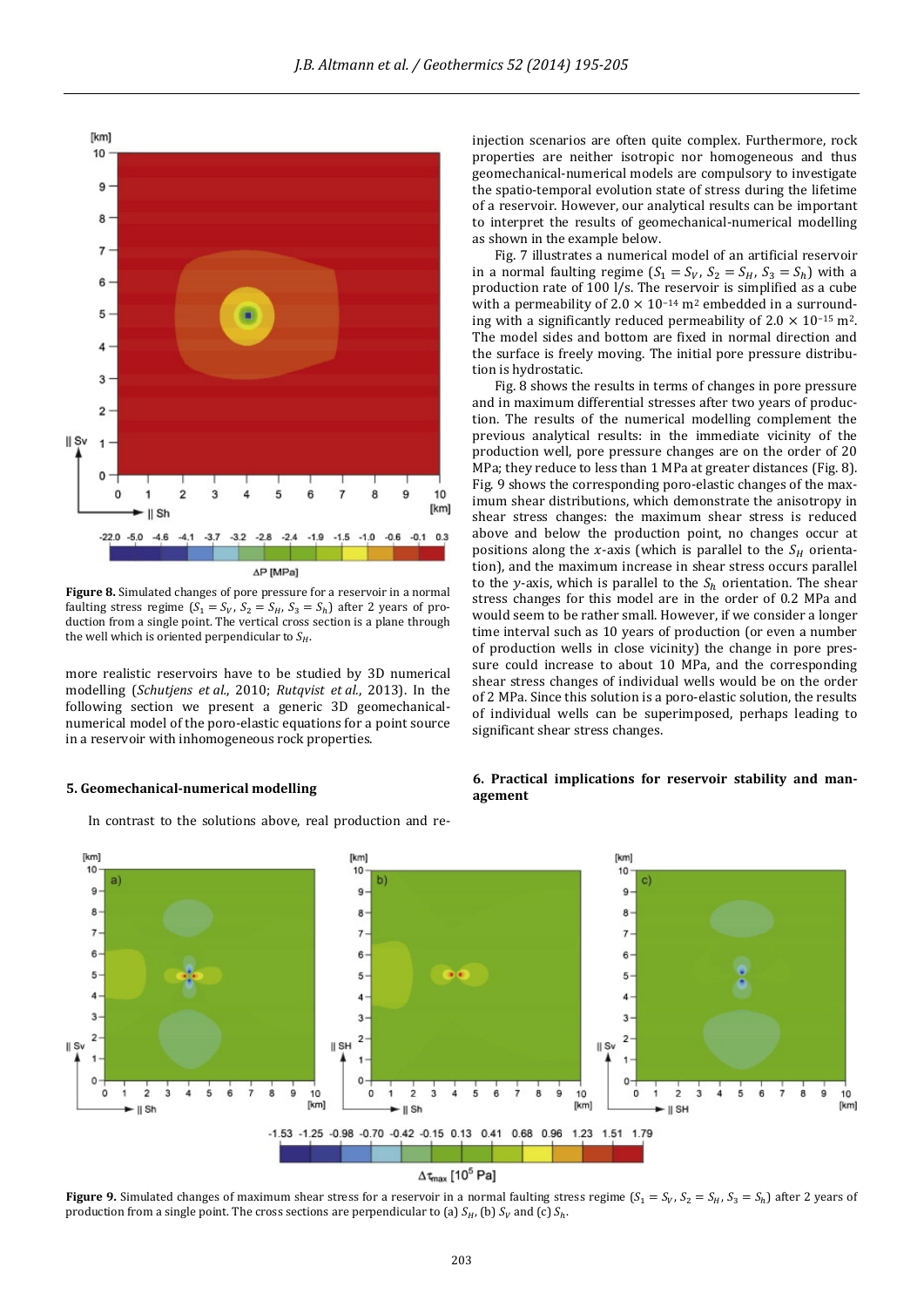

**Figure 10.** Maximum shear stresses within reservoirs versus depth: Valhall, McAllen, Rulison (*Teufel et al.*, 1991), Groningen (*Hettema et al.*, 1998), Shaybah (Salamy and Finkbeiner, 2002), Gunung Kembang (Dwi *Hudya et al.*, 2007), Eugene Island Block 330 (*Finkbeiner and Zoback*, 1998).

#### *6.1. Fault reactivation*

Because the level of shear stress is critical for fault reactivation, fault reactivation is more likely for faults in high shear stress regions. Increasing shear stress destabilizes pre-existing faults, whereas decreasing shear stress leads to stabilization (Fig. 5). PSC results in spatial variations of shear stress changes. Therefore, some faults will be closer to reactivation than others, depending on their position with respect to the injection/depletion point. During injection into a strike slip regime (e.g. case of Basel) the differential stress increases in the orientation of the maximum horizontal stress (point A, blue Mohr circle, Fig. 5), which brings pre/existing faults located along this orientation closer to failure, whereas faults located along the minimum horizontal stress (point B, Fig. 5) can even be stabilized (red Mohr circle). Reactivation in the case of injection into a normal faulting regime is most likely on faults located parallel to  $S_V$ , i.e. above and below the injection point.

## *6.2. Well stability*

Changes in total stress magnitudes resulting from PSC have direct implications for the stability of infill wells drilled close to previously producing wells. Drillers estimate mud weights to stay in the so-called drilling window, which is a pressure range roughly between the formation pore pressure and the tangential stress concentrations, which are direct functions of the local stress state at the borehole wall. Control of drilling mud weight is necessary to avoid wellbore collapse or uncontrolled formation fluid influx. When the mud pressure is too high, compared to the tangential stress concentrations at the wellbore wall, unwanted fracturing of the formation can lead to total loss of drilling fluid. This occurs at the upper end of the drilling window, which is defined by the fracture pressure at which the drilling fluid pressure exceeds the tangential stress at the borehole wall and creates a hydraulic fracture. Our analysis suggests that predrilling wellbore stability predictions have to take into account the effect of PSC, especially when additional wells are drilled into formations that had experienced a significant pore pressure reduction.

Production induced poro-elastic stress changes can lead to changes in shear stress on the order of a few MPa up to several

10 s of MPa in very deep reservoirs that are producing for a long period (*Segall et al.*, 1994). Furthermore, during fluid injection under high pressure e.g. for stimulation, the stresses in the nearfield will change significantly and lead to stress rotation as shown for The Geysers geothermal field (*Martínez‐Garzón et al.*, 2013). These changes do not affect the maximum shear stress pattern significantly in cases where the differential stresses or shear stresses are already large, e.g.  $S_V \gg S_H \gg S_h$  in case of normal faulting at greater depth, or  $S_H \gg S_V \gg S_h$  in the case of strike slip regimes. However, for shallow depths, such as reservoirs at 1-3 km depth, total stresses and the difference in horizontal stress are rather small (Fig. 10). The effect of PSC therefore is expected to be more significant for shallower reservoirs, in areas with low shear stress, and in reservoirs where significant changes in pore pressure will occur during depletion.

## **7. Conclusion**

Pore pressure/stress coupling (PSC) has a tensor character and can cause significant changes in the stress field. We analyse the impact of pore pressure changes on all components of the stress tensor. Our results show:

- (1) Pore pressure affects not only  $S_h$  magnitudes but also the other stress components. The absolute changes of tensor components are directly related to the change in pore pressure. The stress changes can be a significant fraction of pore pressure changes (often 60-80% of the pressure change).
- (2) In our spherical symmetrical example the stress components from PSC can be considered in terms of radial and tangential stresses with respect to the pore pressure cloud. In the long-term limit of production pore pressure induced stress changes of the radial stress components are twice as large as the change of the tangential stress components.
- (3) The stresses induced by pore pressure changes modify the likelihood of reactivation of faults. During injection in strike slip and thrust faulting stress regimes, the likelihood for fault reactivation is greatest along the  $S_H$  orientation, whereas in normal faulting stress regimes reactivation is most likely above or below the injection point along the  $S_V$  orientation.
- (4) During depletion in normal faulting and strike slip stress regimes fault reactivation is most likely in the  $S_h$  orientation. In a thrust faulting stress regime reactivation is most likely in the  $S_V$  orientation.
- (5) PSC can locally modify the relative stress magnitudes. This is a function of pore pressure change and the initial relative stress state. This is most likely if the change in pore pressure exceeds three times the maximum initial shear stress.
- (6) The effects of PSC on stress magnitudes are especially important in reservoirs that experienced significant pressure changes e.g. due to high injection and production rates.

The integrity of reservoirs depends on the seal capacity of the cap rock layers (normally silt and shale) and of the reservoir bounding faults (Sneider and Sneider, 2002). If these seals break due to changes in stress and pressure, the structure of the reservoir are significantly disturbed. Our investigations contribute to the understanding of the spatial and temporal dependence of potential seal or cap rock leakage, injection and depletion related seismicity in reservoirs, effectiveness of secondary production methods, and stability of infill wells as a consequence of reservoir injection and depletion from the reservoir. The effects of PSC on stress magnitudes and tectonic stress regimes should be taken into account in planning additional wells for secondary or tertiary production measures. Furthermore, the PSC methodology should be considered for the early times of injection when